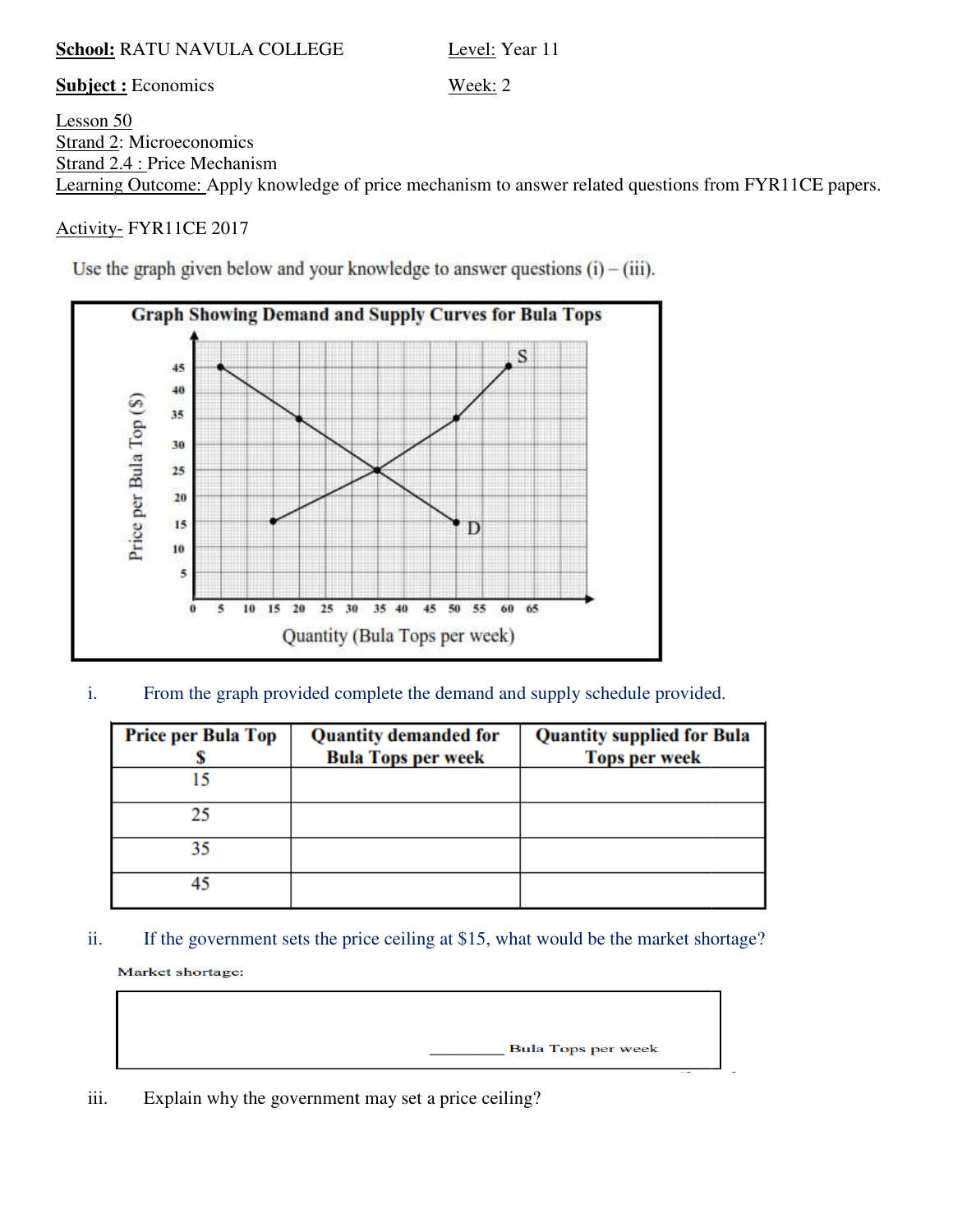## Activity- FYR11CE 2018

Use the graph given below on the demand and supply of bags per week and with your knowledge answer questions (i) to (iv).



- i. Define Equilibrium.
- ii. At what price would a consumer be willing to pay (per bag) for 20bags?
- ii. At what price would a consumer be willing to pay (per bag) for 20 bags?<br>iii. State one factor which had caused the movement of the demand curve from D to D1.
- iv. Distinguish between quantity demanded and quantity supplied quantity supplied.

Lesson 52 Strand 3: Macroeconomics Strand 3.1 : National Income Learning Outcome: Describe each component of National Income. Factor which had caused the movement of the demand curve from<br>
the between quantity demanded and quantity supplied.<br>
Exercise experiments.<br>
Incomes.<br>
<u>Exercible</u> exercise exercises provided in a country during one ye<br>
<u>DP</u>

## Gross Domestic Product(GDP)

Learning Outcome: Describe each component of National Income.<br>
Gross Domestic Product(GDP)<br>
The total value of goods produced and services provided in a country during one year.

## Components of GDP

- 1. Consumption (C): consists of goods and services bought by the households.
- 2. Investment (I): consists of goods and services bought for future use.
- 3. Government expenditure (G): goods and services bought by the government.
- 4. Net exports  $(X M)$ : takes into account exports to other countries and imports from other countries.

In a closed economy: **(NX =0)**

 $-3$  sector model:  $Y = C + I$ 

 $-4$  sector model:  $Y = C + I + G$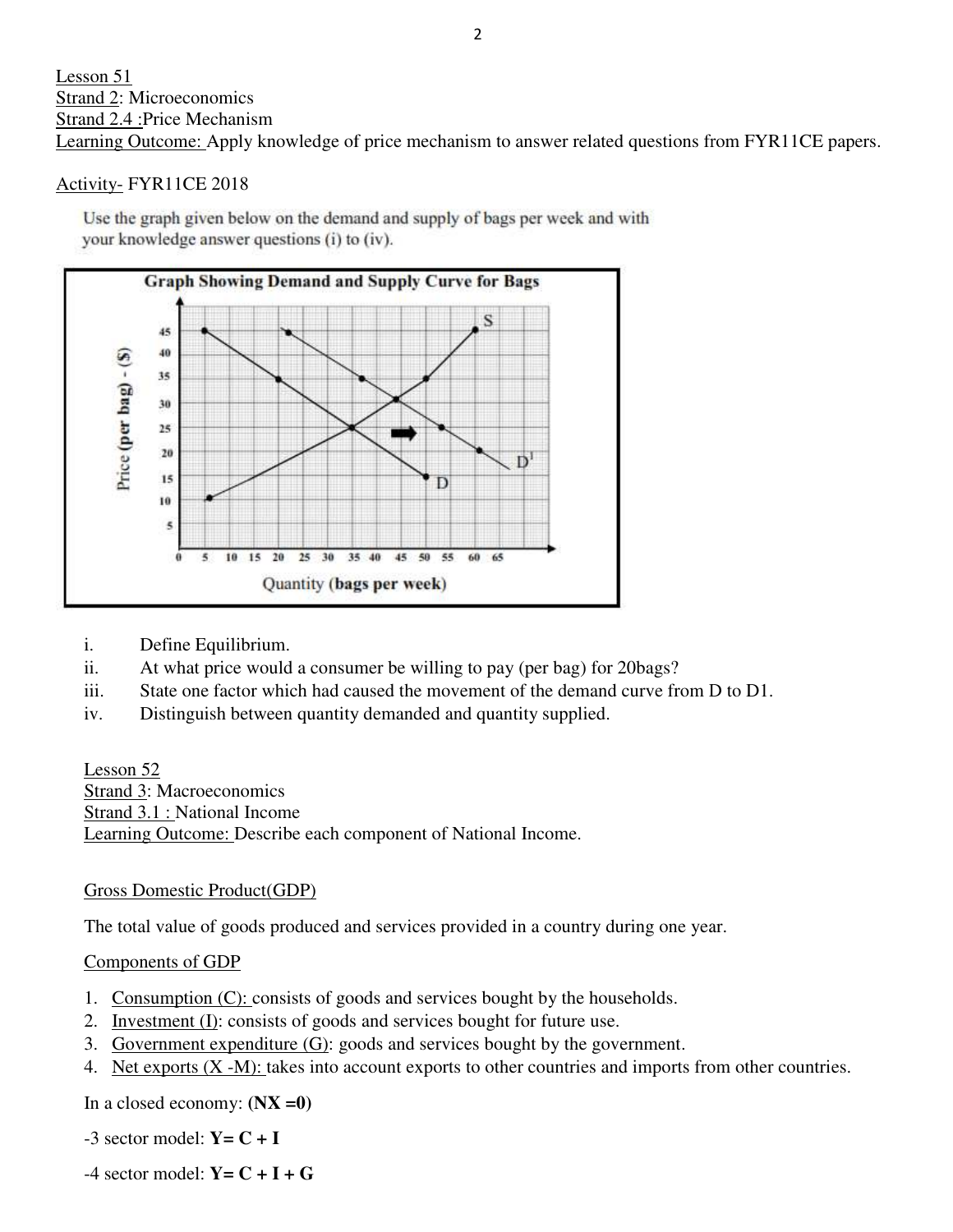In an open economy  $(NX = 0)$ 

 $-5$  sector model:  $Y = C + I + G + NX$  (Exports – Imports)

## **GDP using Expenditure Method**

GDP=  $C + I + G +NX / C + I + G + (X-M)$ 

#### **GDP using Income Method**

## GDP= $R + W + i + P +$  (subsidies -Indirect tax)

Nominal GDP**(GDP at Current prices)**: actual numbers in today's dollars value of output of all final goods and services at current prices.

Real GDP (**GDP at constant price):** adjusted for inflation which allows it to be easily compared to past dollars.

Activity:

- 1. Distinguish between Nominal and Real GDP.
- 2. State the formula for calculating GDP using Income and Expenditure method.

Lesson 53 Strand 3: Macroeconomics Strand 3.1 : National Income Learning Outcome: Describe and calculate different concepts used in National Income.

1. Nominal GDP**(GDP at current prices):**

**NOMINAL GDP**: REAL GDPx PRICE INDEX

BASE YEAR INDEX

2. REAL GDP**(GDP at constant price**):

**REAL GDP**: NOMINAL GDP x BASE YEAR INDEX

PRICE INDEX

3. REAL GDP per capita

REAL GDP

POPULATION

4. GDP per total spending in the economy

It is the sum of all expenditures undertaken in the economy.

 $GDP = C + I + G + NX / C + I + G + (X-M)$ 

## **GDP= Consumption + Investment + Government + Net Exports**

**Net Exports= Exports – Imports** 

| Two to Five sector Model |                                   |             |
|--------------------------|-----------------------------------|-------------|
| 2 Sector: $Y = C$        | 4 sector: $S + T = I + G$         | Equilibrium |
| $3$ Sector: $S = I$      | 5 sector: $S + T + M = I + G + X$ | Condition   |